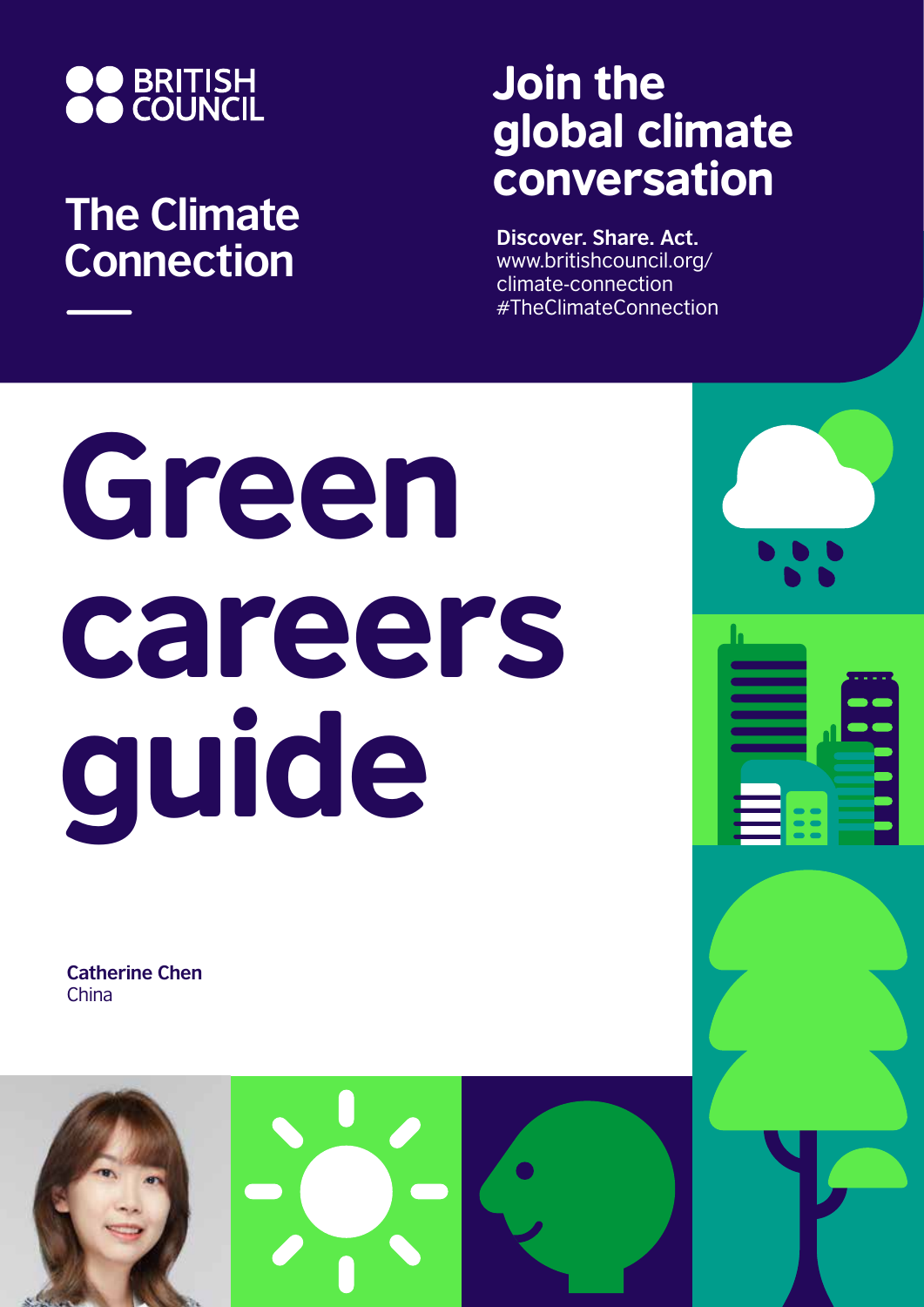## Catherine Chen UCL- BSc(Econ) Economics and Statistical Science(2010); MSc Economics (2012)



**I am Catherine Chen, the founder of AvantFaire Investment Management which focuses on impact investment. My company invests in private companies and funds that bring positive changes to the world and offer financial returns to investors. Green industries and climate change issues have been on my radar screen since I came to the U.K. to study at University College London. UCL not only provided me a quality environment to pursue academic excellence, but also offered me opportunities to develop macro views on global issues and to appreciate importance of cross-industry collaboration.** 

With degrees in economics and statistics, I stepped into the investment industry with a goal to use my financial knowledge to make the world a better place. After working in various financial institutions and proprietary projects in Canada and Asia, I perceive that ESG has been gradually moving to the center stage of global economy and people's living. I strongly believe that green finance will be the future. I thus ignite my entrepreneurial spirit, establish my impact investment company, and decide to take a front row seat on this paradigm shift. My work in green finance involves mitigation of climate change through impact investing and developing partnership. Climate change, at its extreme, will impact the global ecosystem as a whole. It is also about the continuation of mankind. It is the most important and urgent issue for all of us to handle together. Thus, I guide my company to work on two topics defined by the United Nations' Sustainable Development Goals, among others,

that concerns Sustainable cities (SDG 11), Climate Action (SDG 13) and Partnerships to achieve the Goal (SDG 17). As the CEO of my company, my focuses are slightly more strategic and macro, which usually involve private-public collaboration, engagement with various stakeholders, green policy advocacy and investor education through hosting events and podcast, particularly in countries where green policy is part of the current national agenda. Impact investment, in my perspective, is a multi-faceted discipline. It is a practical art of bettering the world.

I was fortunate enough to have chosen the correct subjects and the correct university to pursue my degrees. Economics and statistics are the foundational knowledges to understand how the global economic and business systems work. These are important training for me to make impact investing decisions, which are often complex and polymorphous by nature. UCL as my alma mater had also grown me to the next level. The diversity of its student body allowed me to develop awareness of differences in cultures, perspectives and interests where people skills and management of stakeholders are of essence in my daily work. The stringent academic standard, the diversity of subjects and the pursue of academic excellent make UCL home of many Nobel Prize winners.

#TheClimateConnection www.britishcouncil.org/climate-connection